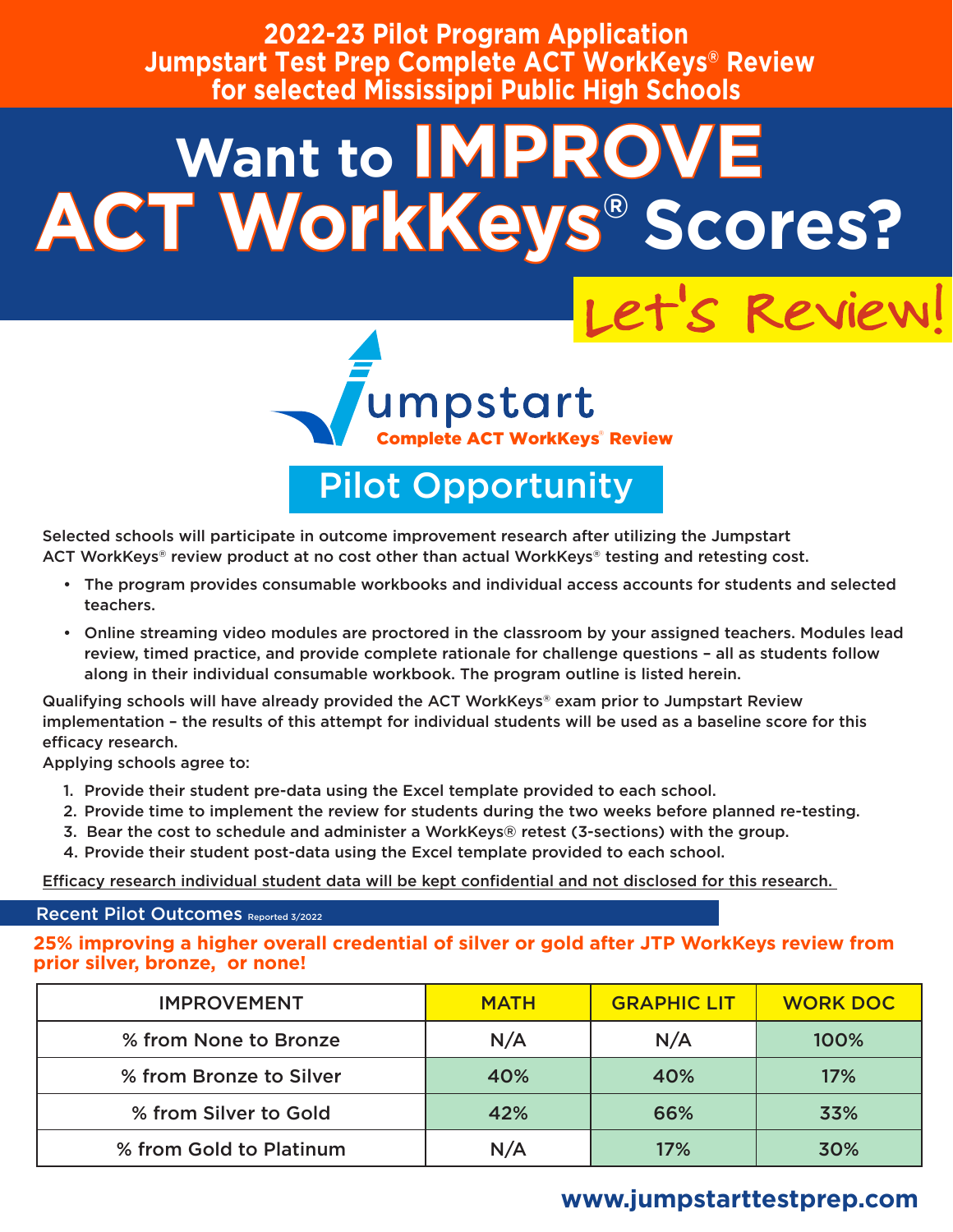# Scheduling Implementation



The results of the Jumpstart WorkKeys® review will be optimized when completing in a near time frame before re-test day. Every school is unique with individual student strengths and needs, student–adult ratios, and varied time for instruction. Therefore, there is no one-size-fits-all approach to developing the implementation schedule, however a boot camp model is preferred as described below.

## Jumpstart ACT WorkKeys® - 6 or 7 Day Boot Camp Prior to Re-testing

#### With this model, it matters not what your typical day schedule looks like. 90 minutes per day are preferred but can be completed in 1 hour per day as scheduled:

|           | Day 1 (90 Minutes): Complete the following:                                                             |  |
|-----------|---------------------------------------------------------------------------------------------------------|--|
| $\bullet$ |                                                                                                         |  |
| $\bullet$ |                                                                                                         |  |
| $\bullet$ |                                                                                                         |  |
|           | Day 2 (90 Minutes): Complete the following:                                                             |  |
| $\bullet$ |                                                                                                         |  |
| $\bullet$ | Applied Math Section Pre-Assessment Individual Online Review of results to review missed                |  |
|           |                                                                                                         |  |
|           | Day 3 (90 Minutes): Complete the following:                                                             |  |
| $\bullet$ |                                                                                                         |  |
| $\bullet$ | Applied Math Section Pre-Assessment Individual Online Review of results to review missed questions      |  |
|           |                                                                                                         |  |
|           | Day 4 (90 Minutes): Complete the following:                                                             |  |
| $\bullet$ |                                                                                                         |  |
| $\bullet$ | Applied Math Section Pre-Assessment Individual Online Review of results to review missed                |  |
|           |                                                                                                         |  |
|           | Day 5 (90 Minutes): Complete the following:                                                             |  |
| $\bullet$ |                                                                                                         |  |
| $\bullet$ | <b>EITHER-</b> Applied Math Section Pre-Assessment Individual Online Review of results to review missed |  |
|           |                                                                                                         |  |
| $\bullet$ |                                                                                                         |  |
|           | Day 6 (90 Minutes): Complete the following:                                                             |  |
| $\bullet$ |                                                                                                         |  |
| $\bullet$ | Applied Math Section Post-Assessment Individual Online Review of results to review missed               |  |
|           |                                                                                                         |  |
|           | Day 7 (90 Minutes): Complete the following:                                                             |  |
| $\bullet$ | Applied Math Section Post-Assessment Individual Online Review of results to review missed               |  |
|           |                                                                                                         |  |
|           |                                                                                                         |  |
|           | Day 8 Re-test Actual ACT WorkKeys® Exam                                                                 |  |

## **www.jumpstarttestprep.com**